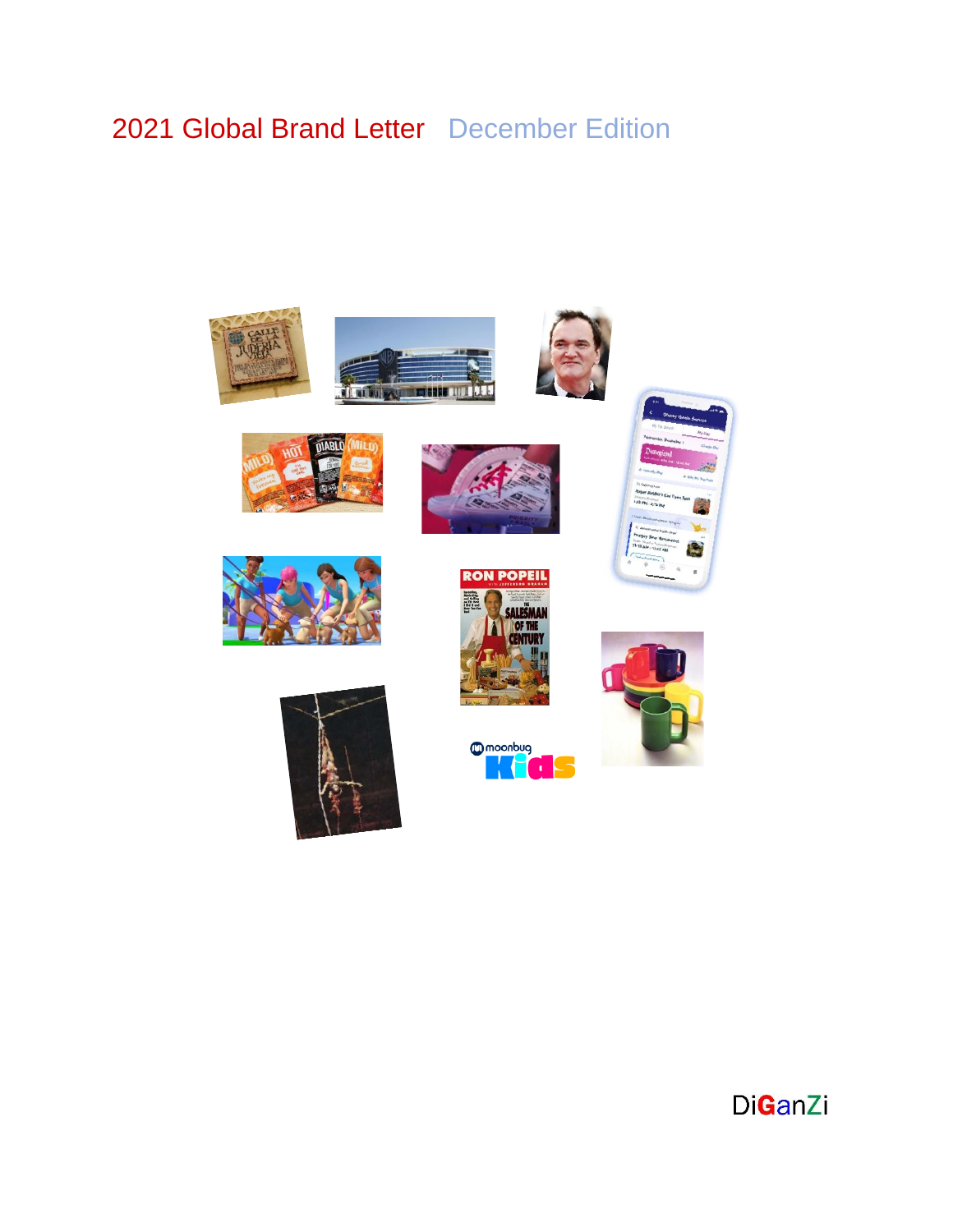# 2021 Global Brand Letter December Edition

**"The comfort of the rich depends upon an abundant supply of the poor." - Voltaire**

"We know they are lying, they know they are lying, they know we know they are lying, we know they know we know they **are lying, but they are still lying." - Aleksandr Solzhenitsyn**

"Dat veniam corvis, vexat censura columbas." [The critic spares the crows, and torments the doves.] - Juvenal

Do you feel as if you're suffering a semipublic breakthrough case of neurotypical vaccine failure? It introduces the potential for a Squid-Theranos merchiverse. If only the social credit system would permit such phytosanitary productization during an extinction-level event, the Wuli-Shili-Renli requirement would be satisfied, and we can overcome lockdown and get back to idiopathic bioengineering.

"I don't like this world. I definitely do not like it. The society in which I live disgusts me; advertising sickens me; computers **make me puke." - Michel Houellebecq**

# Advertising

Meta, formerly FB, has 10,000+ people working across both virtual and augmented reality platforms. After less than one week on board, its first Oculus headset ad partner **Resolution Games** asked for a divorce. Meta had sought to grow its virtual reality business by adding advertising dollars, but the gaming community would have none of it. Headsets endeavor to block out the real world and gamers resisted the suggestion that their beloved paid-for games were about to be barraged by ads. Meta-averse Oculus users complained that this type of advertising didn't *click* with them, so Resolution suggested it might move a small temporary ad test to its free fish-catching game, the aptly-named *Bait.*

In the Middle Kingdom, foreign products were historically viewed as safer and of higher quality. They formerly represented a superior western lifestyle, and held a formidable advantage over local rivals. But no longer. In a dynamic turnaround, startups and domestic brands take an ever-growing share of **China**'s booming consumer market. Homegrown Chinese products turned cool. Consumers demonstrate growing confidence in China style. Native products don't have the heritage brand equity or baggage, and interact with consumers in a more intimate youthful and automated environment. Some of this is the result of hefty investments in social media marketing and the ability to accelerate development of new products. Chinese consumers have eclectic tastes and a keener desire to chase trends. They rely on a sophisticated ecommerce experience that bridges influencers, social media platforms, easy online purchase via places like Alibaba, and access to vast archives of customer feedback and photos. This is all propped up by a network of micro-influencers and influencers with huge fanbases like the lipstick king Li Jiaqi, who boasts over 45m Douyin followers.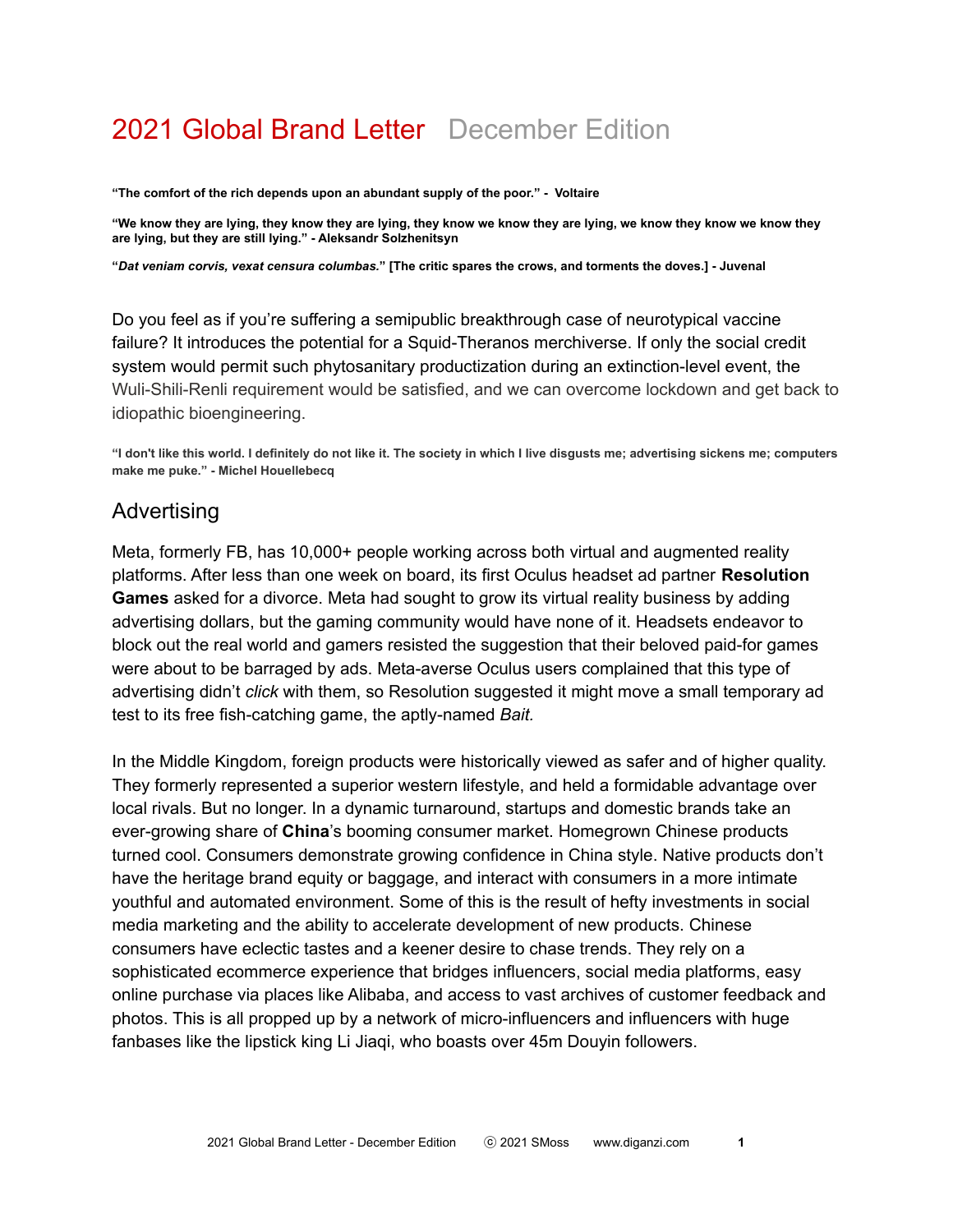#### **POP QUIZ**

**Match the Chinese home-grown brands with the Western competitors they overtook in 2021:**

- 1. Babycare A. Coca-Cola
- 2. Genki Forest B. Estée Lauder and Maybelliene
- 3. Perfect Diary C. Nestlé
- 4. Three Squirrels D. P&G

#### **ANSWERS**

1-D, 2-A, 3-B, 4-C

A Virginia couple stole more than \$31m directly from consumers, retailers and manufacturers through a **fake coupon scam**. They offered counterfeits with inflated values far in excess of authentic coupons, forgeries virtually indistinguishable from the real thing. The couple preyed upon groups of coupon enthusiasts and took in money via online payment methods that included Bitcoin and PayPal. But a disgruntled coupon lover began to unravel the scheme. In a raid on the couple's home, Federal agents seized \$1m in fake coupons and discovered 13,000 separate and distinct counterfeit coupon designs in their computer. Charges included felony level offenses for mail and wire fraud. A separate 5-year scheme defrauded Medicaid and the Supplemental Nutrition Assistance Program. For their trouble, the remorseful offenders received a 12-year sentence, wings clipped.

The metaverse may turn out to be a mashup of a big box store and the wall in the boy's bathroom at your high school. A proto marketing strategy by **Budweiser** turned into a bust after the beer's brand management authorized a change of their Twitter profile picture to a suggestive sketch of a rocket featuring the Bud logo. What was intended as an opportunity to sell beer from the metaverse to remind you of Bud's trend-setting Web 3.0 appeal, found itself reviled, lampooned and surrounded by adolescent-grade dirty-minded scrawls which proliferate in the decentralized world. Bud's OpenSea wallet was flooded with unwanted gift NFTs, including many that looked strangely like penises. The same user who shared "Minimalistic Cock" with Bud boasted of having done the same to VISA, who had their own besmirched NFT space. Augmented reality applications enable mischievous hackers to realistically integrate unicorns and dicks into telepresences. While pundits believe that the biggest use in practice will be advertising, the other obvious application will trend in adult entertainment.

"You have to let other people be right. It consoles them for not being anything else." - André Gide

## AI

What motivates the new strategic partnership between **LVMH** and **Google**? The official party line describes a 5-year deal encompassing demand forecasting, inventory optimisation, and co-innovation opportunities which integrate the Google Cloud, data and AI. Google will use the digital ecosystem to spot trends, project what a customer may want, fine-tune and personalize the customer experience. Using data gleaned from 75 brands across multiple industries and 5000 stores around the world, the retailer will segment ultra-VIP customers, connect their first,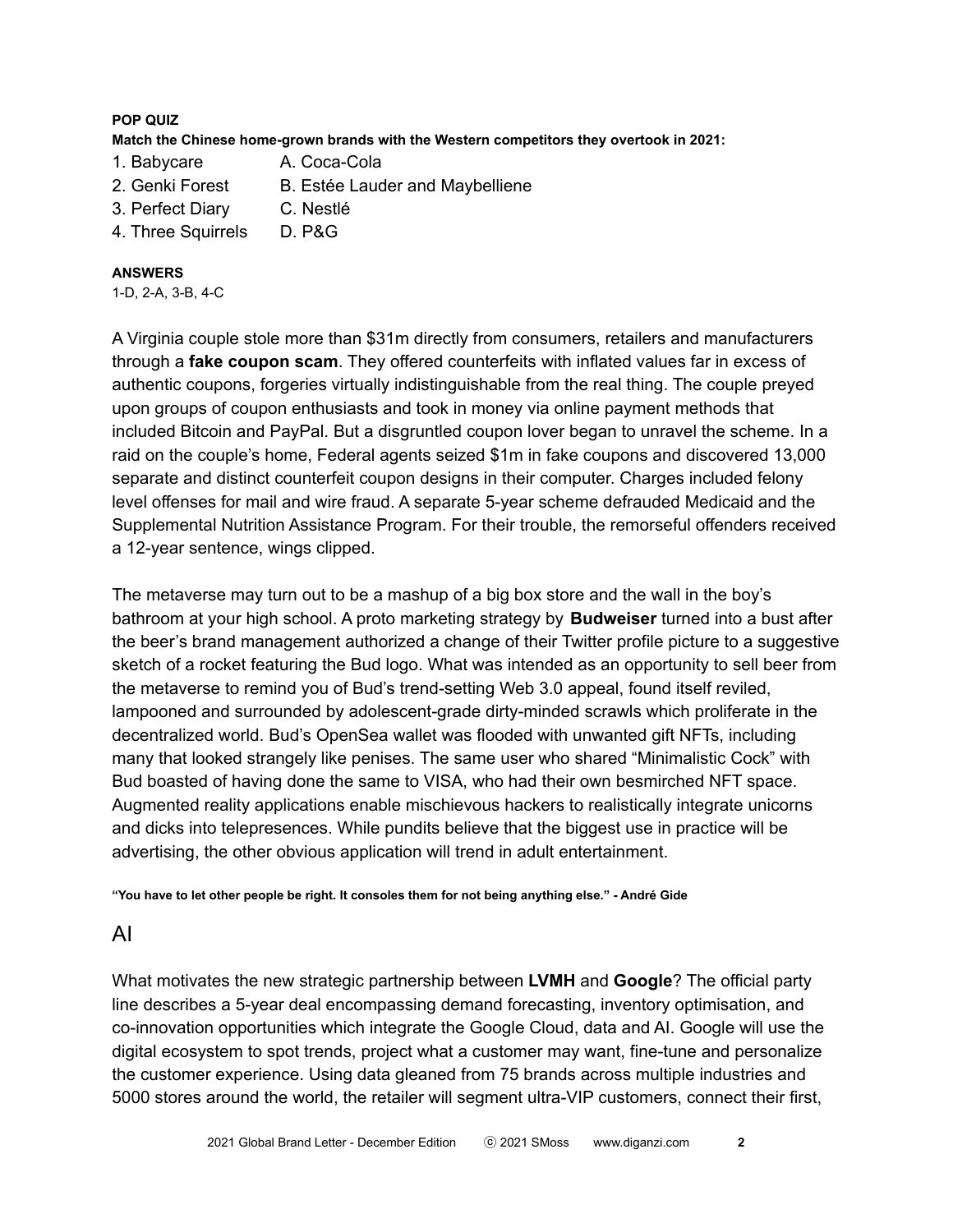second and third-party data and predict and identify patterns in a unified view of luxury. Under the presumption that privacy, personalization and luxury are synonymous, LVMH looks to *boost* high customer lifetime value. It's hoped that the partnership will lead brands to know *what kind of product to push* and reinforce *their purchase frequency*. It sounds like unenlightened post-consumerist bottom-line drivel, doesn't it? The era of AI-driven strategies for business pillars has arrived, and will cast its dark spell over creatives, ad content, product and logistics.

**Disney**'s chief executive says the company is interested in materiality and the transformational impact on [its] business from a yield standpoint. An ambitious new digital service called MyMagic+ at the megalith's theme parks aspires to make Mickey more profitable by innovating automated guest management. It was developed at a cost of around \$1bn. The Magic Kingdom in Florida gets 21 million visitors annually. DisneyWorld alone has six separately ticketed parks and entry to one park for one day can approach \$500 for a family of four. People will spend more time if they find the experience less overwhelming. The Seven Dwarfs Mine train, a gentle rollercoaster, often has a standby wait that can exceed two hours on busy weekends. Consumers have become increasingly accustomed to paying surcharges for special access and perks, a phenomenon which Disney understands. It's retiring its free line-skipping FastPass and will now charge \$15 for the privilege, with upgrades charged per day, which will contribute to a colossal new revenue stream. Thanks to a magical digital navigation tool called Disney Genie, first, second and third-party data will be employed to create personalized itineraries. The price will fluctuate based on date, attraction and park, taking its leads from surge pricing, similar to Uber. The service will update like GPS does. It will integrate mobile food ordering, ride wait times, restaurant reservations and distribute demand through the theme park's ecosystem. AI isn't the only component, though. Analog world will be served with new hardware, slated to equip 28,000 hotel room doors with radio frequency readers.

**"What fresh hell is this?" - Dorothy Parker**

# Crypto

It pays to be popular among ransomware gangs. Bitcoin leaves a visible digital trail of transactions, but the privacy coin **Monero** was designed to obscure the sender and receiver, as well as the amount exchanged, thus its popularity with illicit payment schemes and money launderers. Russia-headquartered REvil, a notorious ransomware group, removed the option of paying in Bitcoin altogether and demanded Monero only. DarkSide, last year's bad guys, charge a 10-20% premium to their victims paying in riskier Bitcoin. Big cryptocurrency exchanges have shied away from listing privacy coins for fear of attracting regulatory scrutiny. The IRS even offered a bounty of \$625k to develop tools to help trace Monero.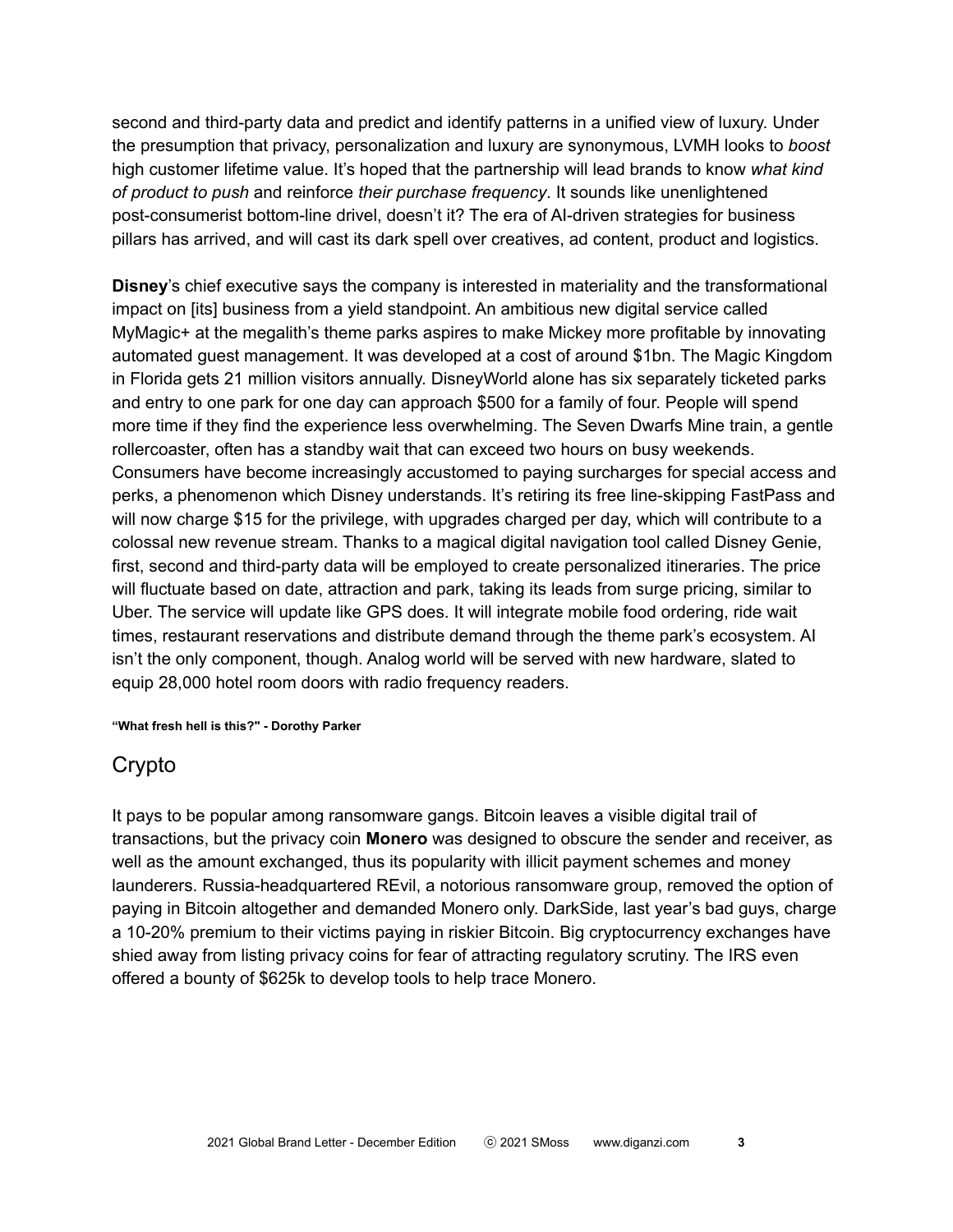# **Epiphanies**

It's no longer enough to offer **streaming** only. As competition heats up among the digi-Goliaths, a struggle to monopolize the online entertainment space begins. It's all-out war as companies beef portfolios, develop new skill sets, amass media rights to expand beyond video. **Netflix** looks to diversification and recently hired experts in podcasting and video games. They've launched an online store to sell products linked to programming and are set to offer a single, ever-expanding subscription. **Disney** tests new interactive activities, including sports betting. Walt would be scandalized. **Amazon** deploys video streaming as a perk to its Prime shipping service. Main requirement: communications-based services that thrive on *smartphones*.

With a series of collaborations and physical events, **Balenciaga** knocked Gucci off the top luxury brand position. A rise in demand for dressier styles and resort wear coupled with partnerships with Fortnite, Kim Kardashian, the Met Gala, a special Simpsons episode, and sponsorship of a new Kanye West album launch spoke authentically to different groups, utilizing statements strongly rooted in pop culture. Gucci retained the #2 position via its tie-in with the new Ridley Scott movie and event-based initiatives: the Olympic Games, EURO 2020, and the US Open. We're witnessing the rise of anytime, anywhere brand engagement. Digital is suddenly at the center of the fashion universe. Multi-platform mentions of product spread the word. The brands continue to make dubious claims about their positive social impact.

The highly competitive and lucrative online sports betting business has a glut of new fans. **Authentic Brands**, owners of **Sports Illustrated** introduced a new mobile betting app built on the ashes of the now defunct iconic sports weekly magazine. September's special edition "The Gambling Issue" plumps SI Sportsbook on the back cover, and there are plans for Club SI, linked to *motorsports events*. **Disney** is said to be seeking \$3bn to license its ESPN name for sports wagering. Lesser known brands **DraftKings** and **FanDuel** have online presence offering daily fantasy-sports games. **888**, a sports betting app is already available in NJ and Europe, yet has no significant brand profile in the USA. In the UK 40% of 25-34 year olds participate in sports betting, wagering a whopping \$4.4bn in 2020. Casino and mobile betting operator **Penn National Gaming**, who own the Tropicana Hotel in Las Vegas, launched plans for branded bars in Philadelphia and Chicago.

**Discord**, an ironically-named platform with 150m subscribers who chat with one another while gaming, heard from users that their app was difficult to learn; they quickly removed niche gamer language from it. In August 2021 they refused a \$12bn takeover offer from Microsoft. The company jettisoned advertising as a business model in favor of offering its users premium features like exclusive emojis, animated avatars and higher video resolution, for \$99.99 a year. Subscription equals money: it's predictable, recurring, less sensitive to economic downturn. The hope is that users eventually make purchases within the games. **Sony PlayStation** took notice and acquired a minority stake. But researchers found Discord was a hotbed for the spreading of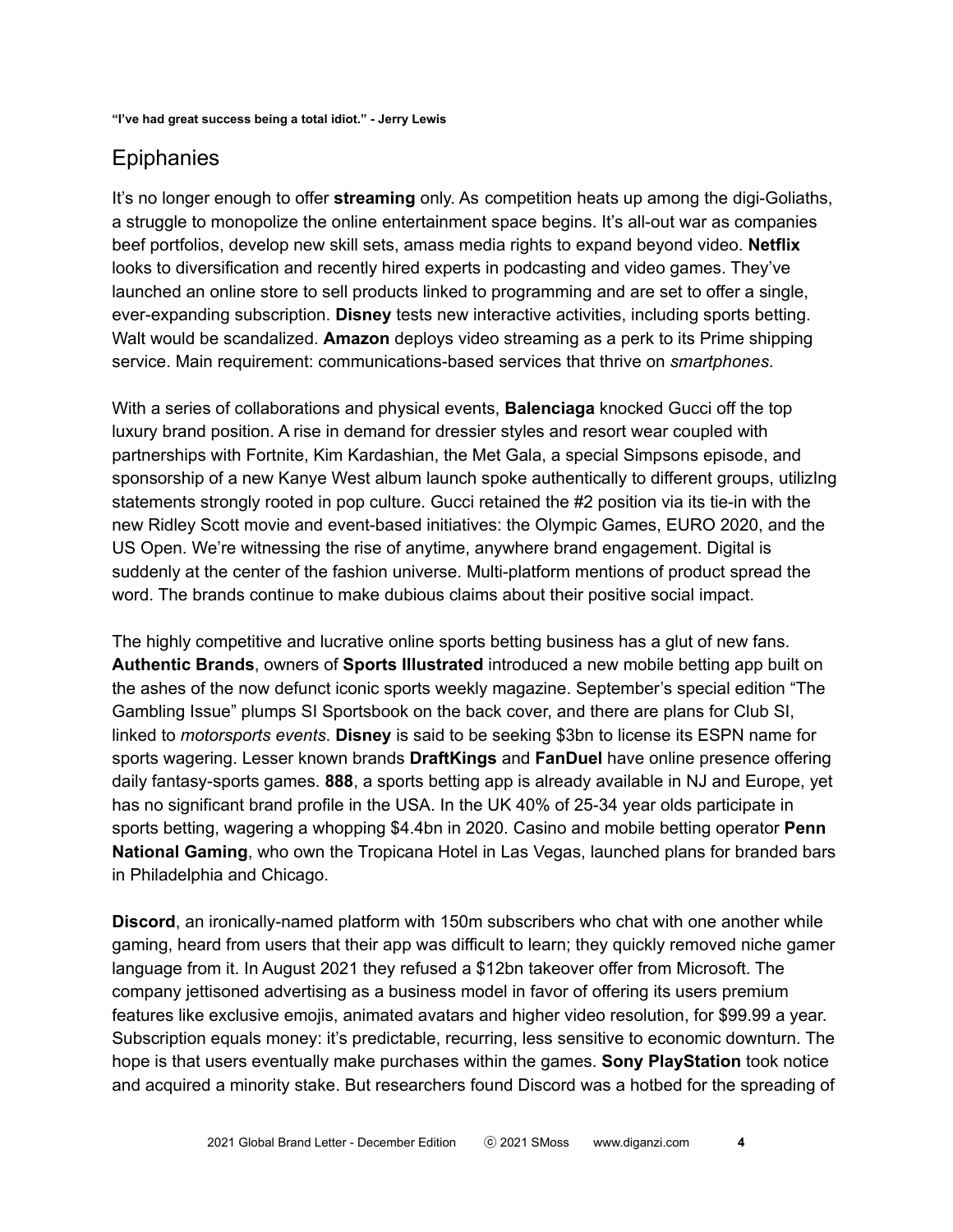malicious links. The company snapped up **Sentropy**, a start-up whose AI-powered software detects and removes online harassment.

Barbie turned 62 years old last year and she feels significantly better after a visit to rehab and a makeover, thank you very much. Her midlife crisis occurred at a time when brand **Mattel** had lost its Disney license to Hasbro, and a critical retailer, Toys "R" Us, dematerialized in a cloud of bankruptcy. Millennial parents turned on battered Barbie. Other brand stars were adrift and unsure of how to compete for attention. Revenue plunged, profit became loss. A new CEO focused on extending the parent brand into film, television, digital gaming, live events, consumer products, music and digital media. After her makeover, Barbie received 150 different body shapes, skin tones and hairstyles. Wheelchair Barbie was a runaway success and during the pandemic Mattel sold more than 100 Barbie dolls a minute. Nextflix will annually stream Barbie cartoons. Barbie craves more, so Mattel Films, created in 2018, plans an eponymous live-action movie directed by Greta Gerwig. They promise smart, playful films ostensibly without condescension for young women and not designed to encourage conspicuous consumption. And 13 more films are in the works, including other sub-brand toy flicks themed on *Hot Wheels* and *Magic 8 Ball.* Mattel's stock price has climbed, but the reinvented doll has her suspicious and wide-open eyes firmly planted on competitor movies in development themed by *Play-Doh* and *Peeps* Easter candy.

There's rumblings under the sea about a themed drive-into SpongeBob SquarePants hotel, an indicator of **experiential location-based licensing deals**. Warner Bros. opens a hotel on Abu Dhabi's Yas Island, managed by Hilton, under the Curio Collection sub-brand. In its corridors, the 257-room *story-driven hospitality experience* will display a collection of curated archives, props and costumes, giant digital screens, five restaurants, and room service delivered by your favorite Looney Tunes characters. It's located next door to the world's largest indoor theme park, Warner Bros. World Abu Dhabi, which boasts 29 rides. Local government plans to make Yas Island a contactless destination, removing the human element from transactions and operations. This means mobile-friendly, robotics and voice activation, smart kiosks, contactless payments, touchless check-in, all in the interest of avoiding crowds and long queues.

One of the symptoms of Covid-19 infection is loss of smell or taste, a factor affecting **olfactory branding**. These days almost everything is scented. The pandemic has changed how people want themselves, their clothes and homes to smell. Fragrance now signifies hygiene, as well as social status. The extent to which products need to be adapted to local cultural tastes and expectations is more and more important, so large fragrance providers rely on big data to shape product creation preferences. It's an important driver of sector growth. In the past, uniqueness and originality were signifiers of elite status. The big social divide in the future may be between those who can afford to be original, and those whose fragrant tastes are shaped by algorithms.

**Taco Bell** wants your old sauce packets back, though it is something of a mystery why. Gen Z isn't ready to pay for sustainable behavior, even though investors are attracted by ESG policies and greenwashing. Roughly 8 billion of those little plastic sauce packets a year wind up in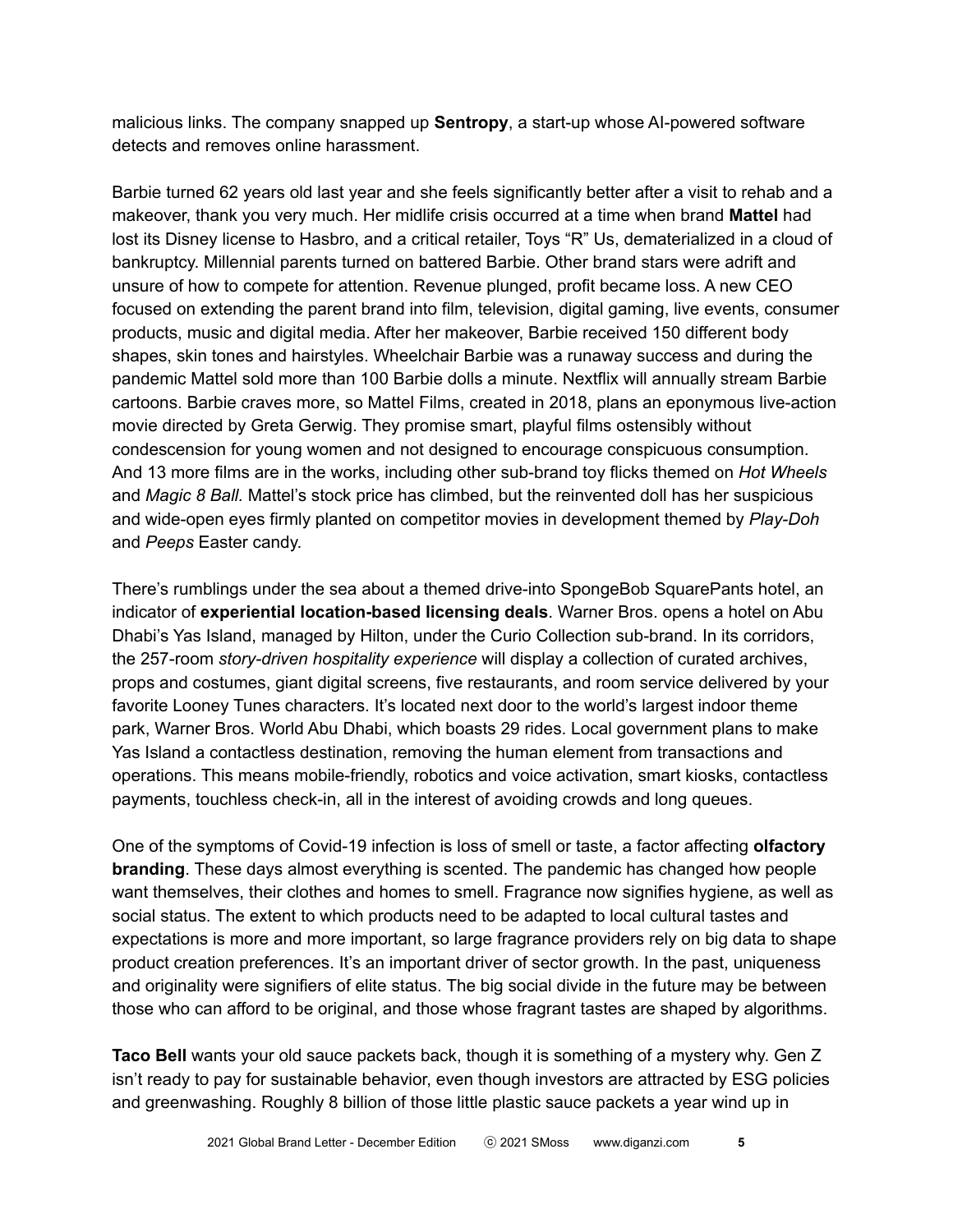landfill. Since most of its business is takeaway, Taco Bell teamed up with Terra Cycle, who convert non-recyclable products and waste into raw materials that can then be used in new products. Taco Bell is asking customers to collect the packets and ship them back using free shipping labels. A noble effort to try and lure kids away from their virtual landscapes long enough to visit a real post office or mailbox outside the metaverse.

**Shein**, a Chinese fast-fashion retailer known for rock-bottom prices overtook Amazon as the most downloaded app in the USA; investors flocked to the company. Its popularity contradicts polls that insist young adults are sustainably minded. Shein has low scores for ethics and ESG, a spate of trademark disputes and low sustainability ratings. It treats employees poorly, has bad customer service, fewer delivery options. Price and availability are still the leading drivers for Gen Z purchase decisions.

"What does the money machine eat? It eats youth, spontaneity, life, beauty, and, above all, it eats creativity. It eats quality **and shits quantity." - William S. Burroughs**

## IP

The **EU's intellectual property office** invalidated trademarks claimed by British street artist **Banksy** following a lawsuit brought by a greeting card company. Citing his inappropriate behavior, a panel found no evidence that the disruptive artist was actually producing, selling or providing any goods and had acted in bad faith in registering the works. His case was undone by public statements and those of his lawyer. Banksy treasures anonymity, which means he's ineligible to secure copyrights.

**Clint Eastwood** won \$6.1m in a judgment against a Lithuanian company who made it appear he was endorsing their CBD products. Charges were filed by the company that owns rights to his likeness after they discovered a fabricated online interview and manipulated meta tags which blatantly altered search results.

**"The chief glory of every people arises from its authors." - Dr. Johnson**

**Miramax** sued **Quentin Tarantino** over the director's planned sale of NFTs based on Pulp Fiction screenplay pages. Miramax argues the right to sell NFTs is owned and controlled by them, that Tarantino signed away rights to *all media*. Tarantino's lawyer says the outlaw director holds reserved rights to print publication of the original script. Miramax says print publication and NFTs are not the same thing. The "proposed sale is a *one-time transaction* which does not constitute publication, does not fall within the intended meaning of print publication or screenplay publication."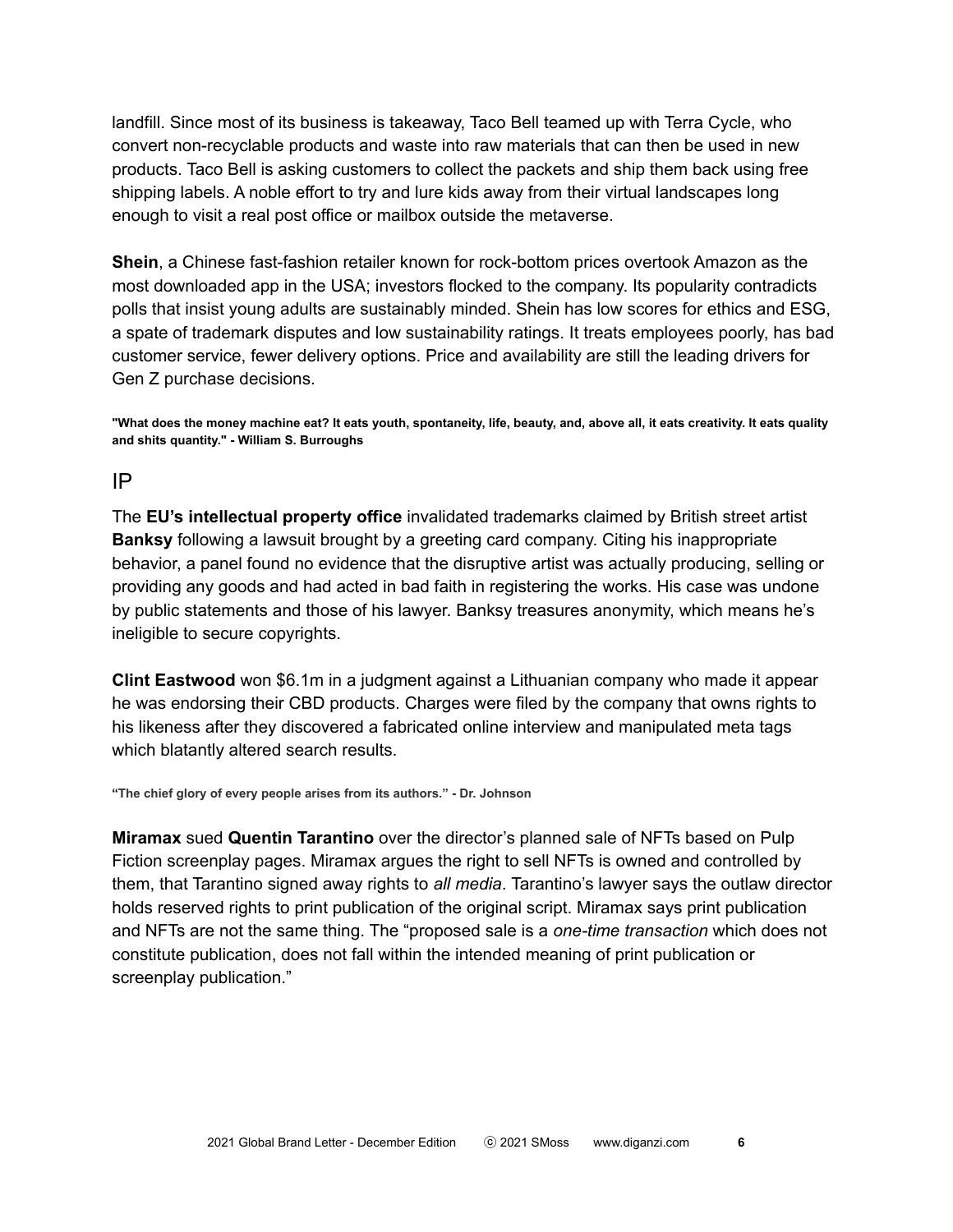Trademark applications indicate **Nike** plans to sell **digital sneakers**, and to offer virtual goods as part of videogames and other online platforms.

**Recur**, a technology company that designs and develops on-chain branded experiences that help users collect, buy, and trade digital products, announced its first strategic partnership with Sanrio for **Hello Kitty-branded NFTs**. Labeling it a bespoke experience which is both eco-friendly and blockchain agnostic, the tokens are projected to be interoperable across chains. In a humble example of gross understatement, RECUR said its planned Portal Pass allows access to their entire IP library, "*the greatest digital collectibles for generations to come and that's only the beginning."*

**Vans** announced a collaboration with the **USPS** for licensed footwear and a workwear-style apparel collection. Drawing on signature Priority Mail designs, the line will feature familiar branding colors, red laces and red text on midsoles, and adaptations of the mail carrier's light blue denim uniform.

**Luxury brands** risk losing their appeal and value as they ponder offering **NFT**s. Without flattening the experience of the five senses, how does the idea of developing and selling intangible products represent the category? The use of new digital tools like the non-fungible token which lives in a virtual world, or a presence on a blockchain-based gaming platform runs counter to the touchy-feely aspect of a heritage luxury object. The challenge will be to recover perceptions of creativity and innovation, especially during the act of reselling.

**Second Life**, a virtual community founded in 1994, was first-to-market and offered avatars, shopping, clubs, games, socializing in cyberspace, a proto-environment where brands risked losing appeal and value IRL. In a new bid to enable customers to dream and find a purpose in what they buy, **Decentraland**, an open source 3D virtual world platform governed by the Blockchain - with a current valuation of \$1.5bn - surges forward.

"I once went to a party at Muddy Waters' house and I woke up in Howlin' Wolf's house." - Keith Richards

## **Obits**

## **Alice Clark Brown, 68**

The elephants would come thundering into the ring, stand on their hind legs, then pivot earthward into a headstand. In this deceptively dangerous stunt the rider could not hold on. It was a skill Brown developed as the first Black showgirl in one of the Ringling Brothers two touring companies. Celebrated both for her arena acrobatics and work as an aerial ballet artist, she experienced discrimination while touring the South. Later she became a public face for the circus, and was interviewed by Barabara Walters on the *Today* show.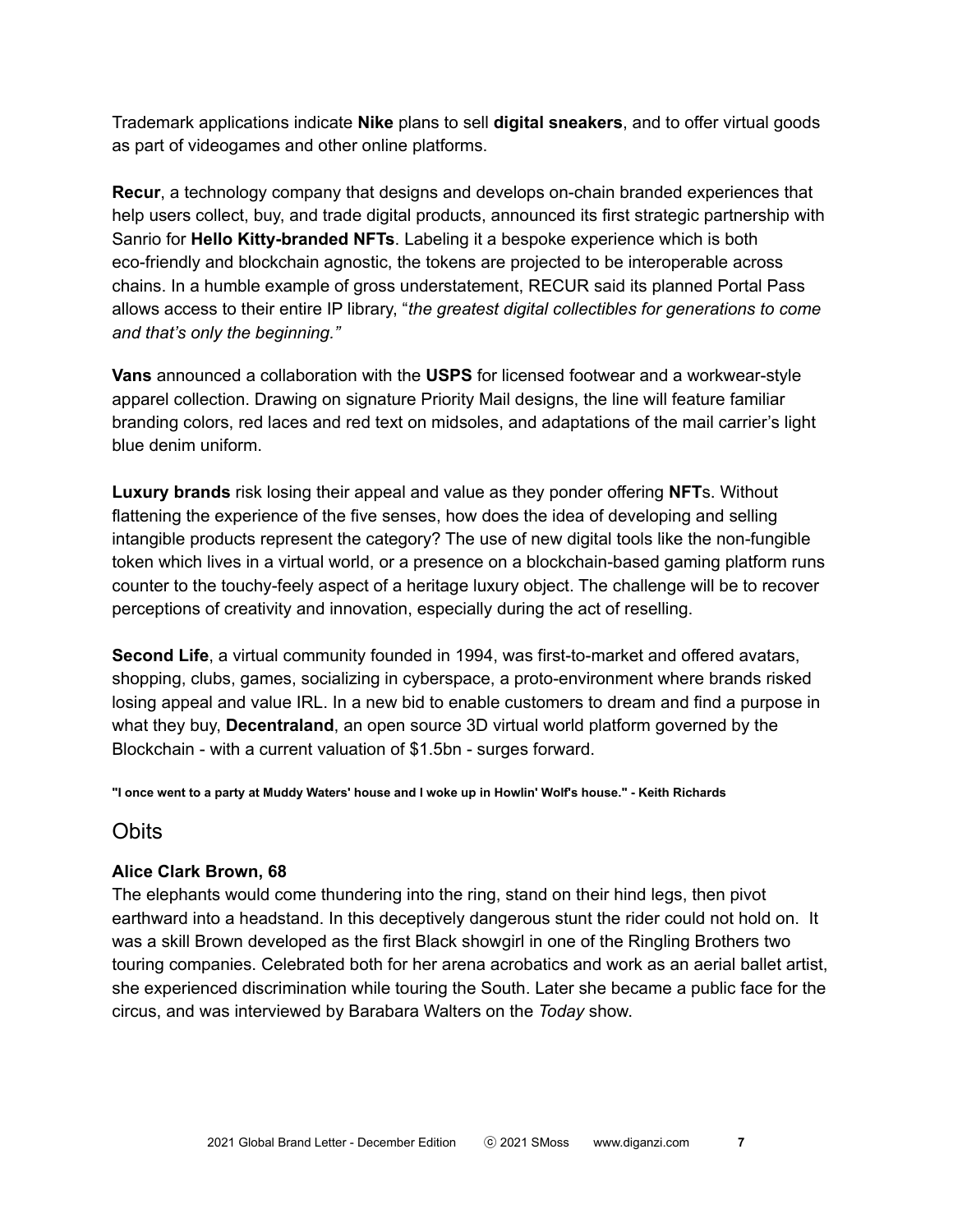#### **Alan Heller, 81**

In those days plastic was ugly and it was cheap. Heller came upon a set of stackable plastic dishes and cups by Massimo Vignelli in a museum exhibit, upsized the coffee cup for American tastes and created Hellerware, affordable, dishwasher-safe housewares in witty, rainbow colors. Later he produced the acclaimed molded plastic Bellini chair, still being sold, and collaborated with Philppe Starck and Frank Gehry on other objects. In partnership with Studio 65, as an hommage to Salvador Dali, he produced an iconic red sofa shaped like lips.

## **Ron Popiel, 86**

The ultimate television marketer, he invented infomercials, mainstay of the business of direct response tv sales. Among products he successfully flogged: Veg-O-Matic, Pocket Fisherman, Ronco Electric Food Dehydrator, Mr. Microphone, the Inside-the-Shell-Egg-Scrambler. Popiel sold them all without shouting, a folksy calming presence over the airwaves. He sold the Ronco company in 2005 for \$56m; after he left it was forced into bankruptcy, so he bought back its trademarks and inventory two years later for \$2m. He's best remembered for pitches reduced to 1-minute, and the oft-uttered catch-phrase, "But wait! There's more!"

## **Robert Sacchi, 89**

Michael Jackson and Elvis impersonators are a dime a dozen and rely on costumes, wigs and makeup in their acts. In the early 1940s friends and neighbors noticed Robert Sacchi was a doppelgänger with a conspicuous resemblance to Humphrey Bogart. He turned it into a career with multiple movie roles, college campus performances, a touring one-man show, voice-overs, a rap single, appearance on *Fantasy Island*, and numerous tv commercials. Though he played the lead in the 1980 comedy *The Man With Bogart's Face*, he does not appear in Woody Allen's 1972 movie *Play It Again, Sam* where real Bogart footage figures.

## **Mort Sahl, 94**

Unlike his brother comedians who appeared on stage in sober, dark suits, Sahl favored an open-necked shirt and v-neck sweater. Clutching a rolled up newspaper as his only prop he was a warrior against hypocrisy. Contentious, contrarian, skeptical, ironic and unsparing, he referred to himself as a very likeable guy who makes ex-friends easily. He talked about the news and let politicians fuel his anger. Today's comics owe everything to him. The Library of Congress refers to his albums as the earliest example of stand-up comedy on record. He changed the nature of the practice, infecting it with social commentary. Mort Sahl fell out of favor in the 1960s and 1970s, after a period of remarkable credentials: joke-writer for JFK's presidential campaign, host of the Academy Awards, a TIME magazine cover. He made a comeback in the 1980s with a successful one-man show on Broadway. At the end of his act he always asked the audience, "Are there any groups I haven't offended?"

## **Sylvia Weinstock, 91**

She did not start baking cakes until she was in her 50s. Known for her towering 10-foot tall wedding extravaganzas with flowers crafted petal by petal and multiple layers of buttercream frosting, she served the likes of RBG, Whitney Houston, LeBron James, Robert DeNiro, Oprah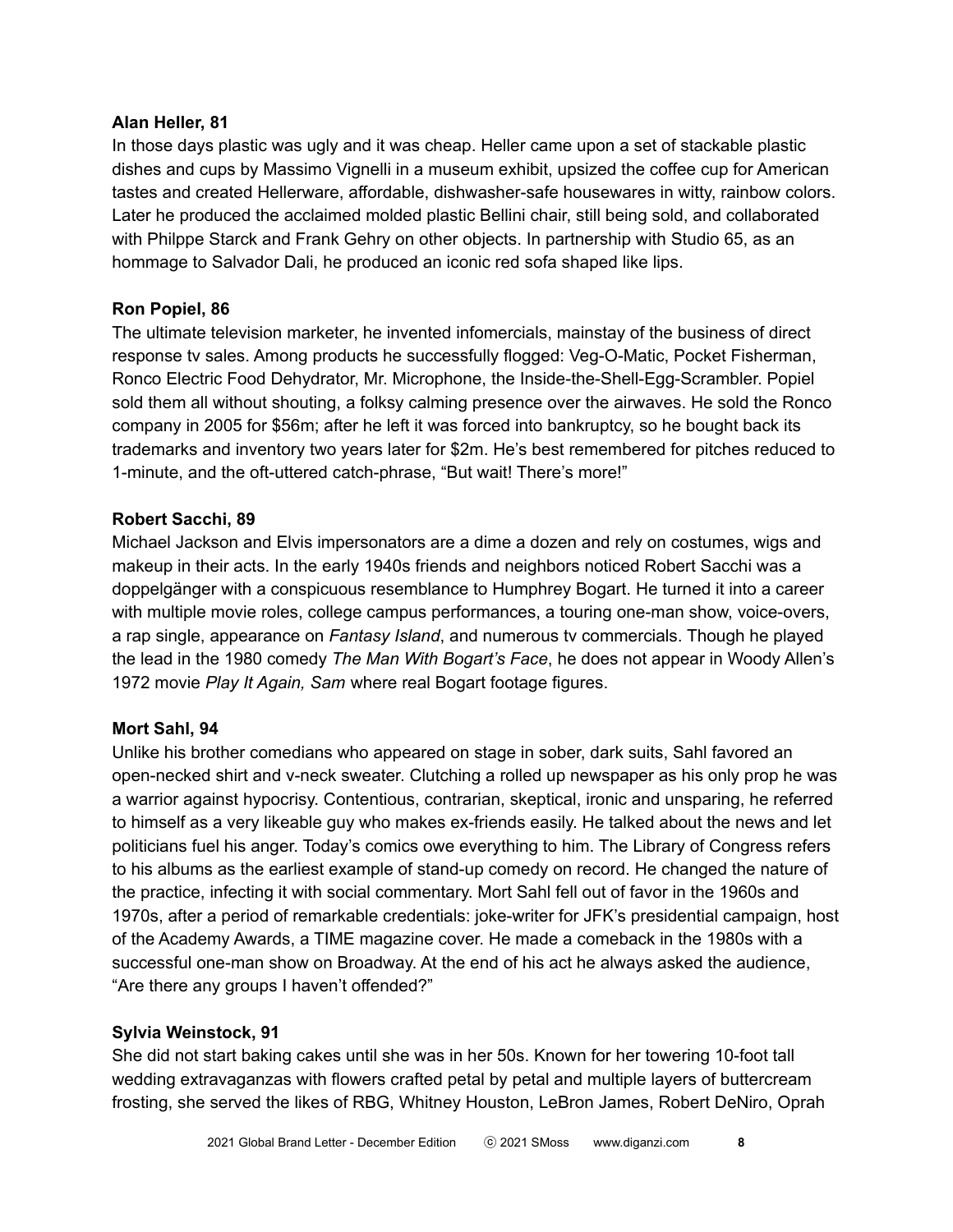Winfrey, Martha Stewart, Kennedys, Kardashians, and Clintons. The Saudi royal family ordered a cake to feed 3000 people, then had it delivered on a royal jet. She disdained cupcakes, and refused to bake a cake for a bride who wanted it to taste like a Twinkie. Following her retirement in 2016, she continued to lecture, teach, and guest judge on baking shows. She licensed her name, taught flower-making technique to luxury brands including Ladurée. In October 2021 she came out of retirement to craft a 6-tier cake for the wedding of the daughter of Bill and Melinda French Gates.

"The secret of happiness is to face the fact that the world is horrible, horrible, horrible." - Bertrand Russell

# Place Branding

**Spain** pledged to grant citizenship to certain qualifying Sephardic Jews in 2015. In reparation for expulsions that began in 1492, its parliament announced citizenship would be granted to anyone who could show they had a single Jewish ancestor who had been expelled during the Inquisition. Spain formally stopped taking applications for the program in 2019. 34,000 were accepted, 3,000 were rejected. Among the 17,000 applicants who received *no response at all*, one person spent \$53,000 for lawyers and acceptable proofs, nearly depleting family savings.

**China** (population 1.4bn) has some of the world's toughest weapons laws, including broad definitions of what counts as an illegal gun. Strict gun controls mean that shootings are rare. Automatic and semi-automatic weapons are illegal in private hands. Other regulations are vague and hard for people to understand. China's gun control law of 1996 states that to be legally classified as a gun a weapon has to be capable of killing someone or knocking them unconscious. A toy gun that fires a projectile with enough force to tear a sheet of newspaper far short of lethal or dangerous force - can be considered a gun. In 2010 the Chinese Ministry of Public Security imposed stricter rules that defined many toys as illegal guns. Unsuspecting buyers of compressed-air and spring-powered toys were turned into criminals. An app developer who ordered plastic replica pistols as props for his business designing shoot-em-up games for smartphones was arrested and put in jail charged with illegal weapons possession.

**USA** (population 334m) has 394m firearms in civilian possession. It is claimed by gun advocates that fully and semi-automatic rifles hold a practical value, such as for *defending property*. They also represent a *familial value*, the ability to pass down weapons to future generations. AR-15-type rifles are cherished as sporting rifles because they are accurate, versatile, light and easy to disassemble. They are simple to shoot - anyone could be trained in a few hours. 52% of Americans support and 43% oppose a nationwide ban on the sale of assault weapons. Says an advocate, "I think when we start to look at bans on entire classes of firearms, what you're doing is taking a tool away from those who would choose to defend themselves."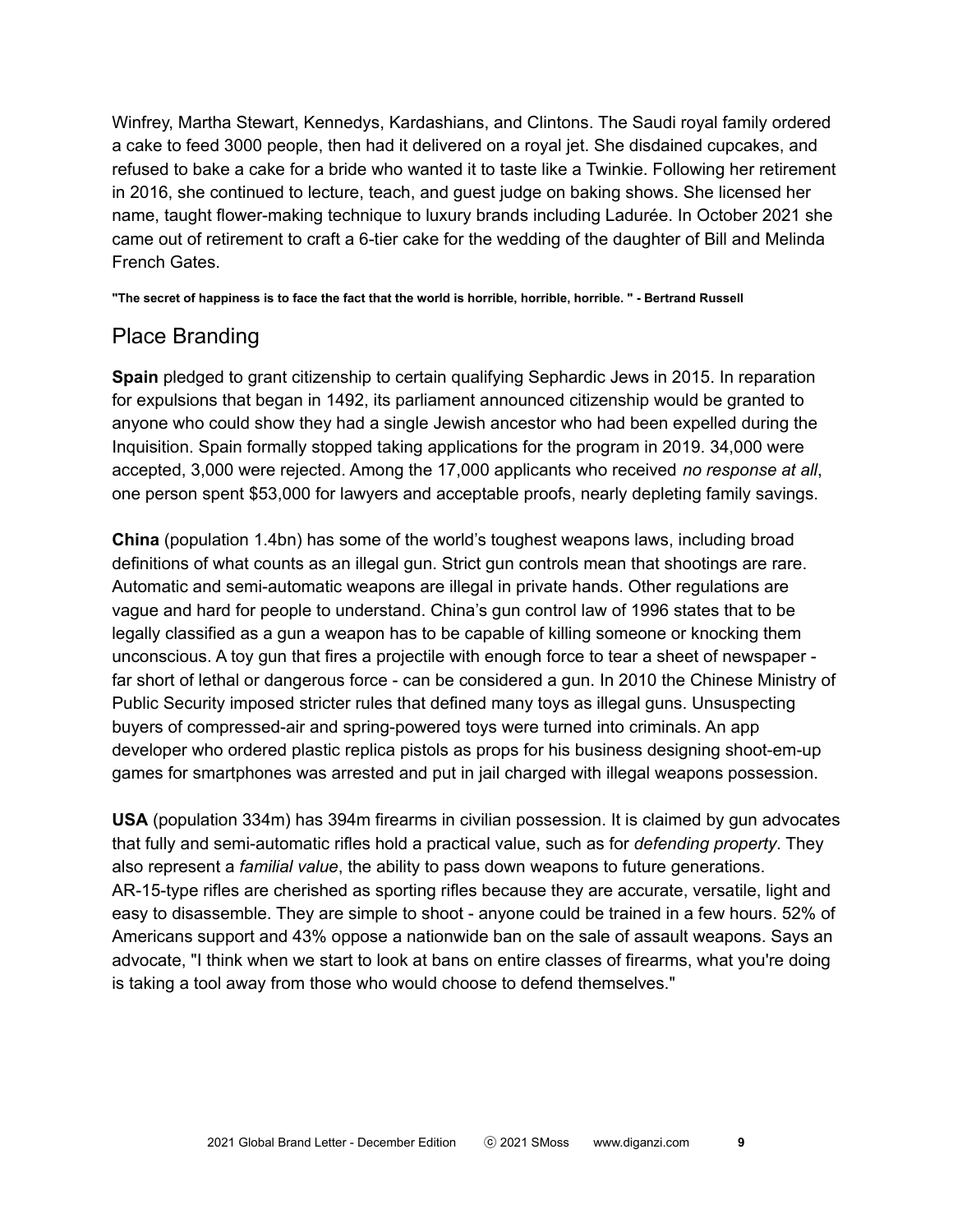"The sheep will spend its entire life fearing the coyote, only to be eaten by the sheepherder." - Navajo proverb

# Social Media

The digital content moderation industry is projected to reach a volume of nearly \$9bn in 2022. **Meta** isn't only traumatizing the general population with noxious posts and toxic content. FB has quietly paid third parties to take on much of the responsibility**.** It's giving both its workers and contract employees PTSD. Employees who policed content discovered they were soon overwhelmed by the sheer volume of work. A moderator in Texas, for example, reviewed 500 to 700 posts a shift and later joined a class action suit against FB where the judge ruled in the workers' favor and awarded \$52m to employees. Sandberg pushed to find automated solutions; more than 90% of objectionable material that comes across FB and IG is removed by AI. For the rest of the objectionable material, outsourcing proved cheaper than direct hires - and provided *tax and regulatory benefits*. No company has been more crucial to the endeavor than **Accenture**. Its subcontractors hired to moderate such content started experiencing depression, anxiety and paranoia. Accenture bills FB up to \$50/hour for moderation services. There was controversy after the revelation that offshore subcontractors were being paid as little as \$1/hour. With annual contracts valued at more than \$500m, Accenture management determined despite workers' mental health issues from reviewing the posts and disturbing images, FB's demanding hiring targets and performance goals, despite many shifts in its content policies, growing ethical, legal and reputational risks, not to mention the psychological toll of the work - it was too lucrative a client to lose.

The internet was never designed for kids, and children's entertainment is big business. You may never have heard of *Cocomelon, Little Baby Bum* or *Blippi*, but their videos were viewed more than 2.37bn times in the month of October. Ask anyone with children. A California couple believed there was a niche market for garishly animated versions of nursery rhymes, and founded **Moonbug Entertainment**, which was recently bought for \$3bn by a group led by a former Disney exec, backed by the Blackstone Group. Its astronomical rise in value is linked to intellectual properties and merchandising juggernauts with associated Netflix series. The category is still victim to terrible videos, and the violent, horrific, misappropriation of beloved characters. A mountain of malicious content survives, but the larger the exploitation grows the harder it will be to regulate. Expect more scandals, fines, bans, prohibitions.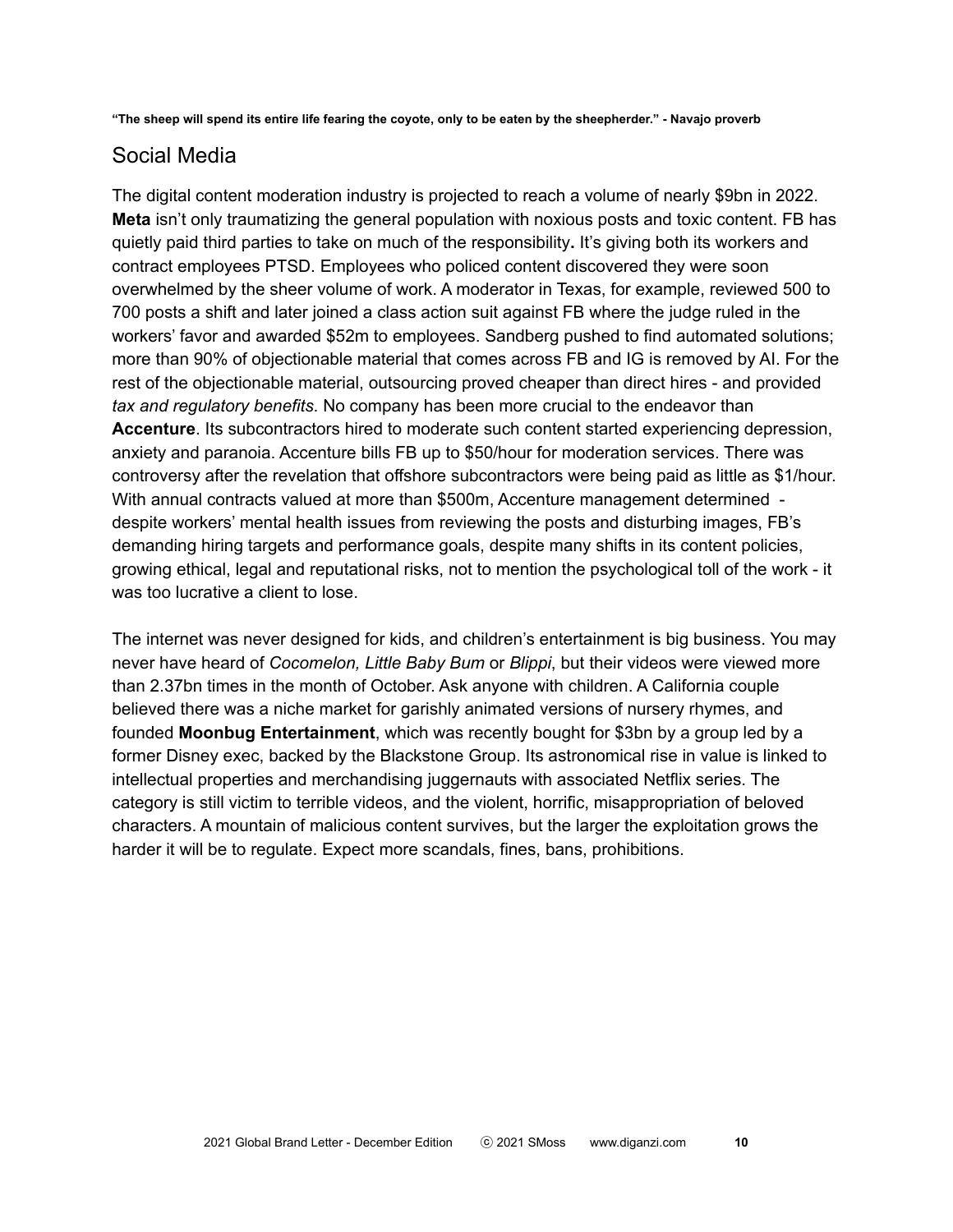"Words are all we have. Each word is like an unnecessary stain in the silence and nothingness." - Samuel Beckett

## **Vocabulary**

**catfish -** to lure into a relationship by means of a sinister fictional online persona, vis. "*he was being catfished by a cruel prankster.*"

**convolutional neural networks** a class of artificial-intelligence algorithms designed to help computers make sense of images.

**demisexuality** – a lack of sexual attraction to others without a strong emotional connection.

**DTC -** direct-to-consumer, a byproduct of digital native brands enabled by eCommerce.

**gradient descent** (GD) - an iterative first-order optimisation algorithm used to find a local minimum/maximum of a given function. Commonly used in machine learning (ML) and deep learning (DL) to minimise a cost/loss function, e.g. in a linear regression.

**hyperobjects -** entities massively distributed in time and space to the extent that their totality cannot be realized in any particular local manifestation. See: Musk's wealth.

*iel* **-** controversial neutral French pronoun, an amalgamation of *il* (he) and *elle* (she), added to the alternative Le Petit Robert dictionary

**mass casualty incident** - euphemism for a crowd surge at Astroworld Festival where 8 died.

**MDP - Markov decision process** - a discrete-time stochastic control which provides a mathematical framework for modeling situations with variable outcomes.

**mDL - mobile driver's license** - a digital identity that will tie in to retail, health care, law enforcement and travel sectors, and act as vaccine passport. See also *social credit system*

**nested if statement -** an if statement placed inside another if statement, often used when you must test a combination of conditions before deciding on the proper action.

**neurohistory**, a miniscule academic field which uses neuroscience to help better understand the distant past.

**normcore** - a style of dressing that involves the deliberate choice of unremarkable or unfashionable casual clothes; often applied to the American comedian Larry David.

**sideloading -** the practice of installing weird software, especially an app obtained from a third-party source rather than an "official" retailer.

continued